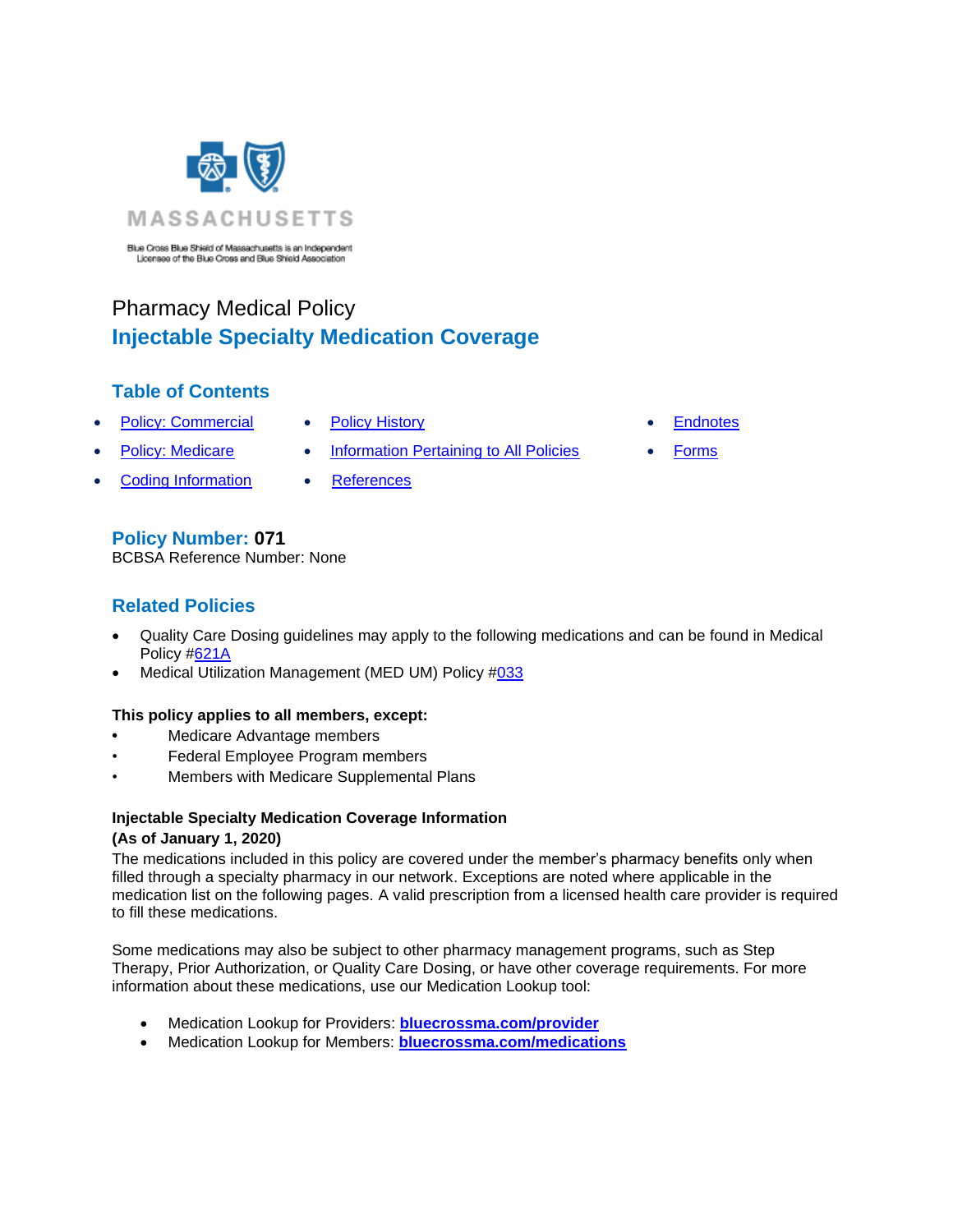**Important:** Providers can't buy and bill us for the medications listed in this policy using the member's medical benefits. (There are exceptions for providers in Massachusetts to buy and bill certain medications that are noted on the list.)

#### **Additional Coverage Information**

|                     | <b>Medications Self-</b>    | <b>Medications</b>         | <b>Medications</b>           |
|---------------------|-----------------------------|----------------------------|------------------------------|
|                     | <b>Administered at Home</b> | Administered in a          | Administered by a            |
|                     |                             | <b>Doctor's Office</b>     | <b>Home Infusion Therapy</b> |
|                     |                             |                            | <b>Provider</b>              |
| <b>Ordering the</b> | The prescriber orders the   | The prescriber orders the  | The prescriber requests      |
| <b>Medication</b>   | medication through an in-   | medication through an in-  | prior authorization for this |
|                     | network retail specialty    | network retail specialty   | service. They refer the      |
|                     | pharmacy.                   | pharmacy for delivery to   | member to a home             |
|                     |                             | the prescriber's office or | infusion therapy provider    |
|                     |                             | an outpatient clinic for   | who procures the             |
|                     |                             | administration.            | medication and               |
|                     |                             |                            | administers it in the        |
|                     |                             |                            | member's home.               |
| Paying for the      | The member is               | The member is              | The member is                |
| <b>Medication</b>   | responsible for out-of-     | responsible for any        | responsible for any          |
|                     | pocket prescription costs,  | prescription costs (such   | applicable cost sharing      |
|                     | such as a copay,            | as a copay, deductible, or | outlined under the home      |
|                     | deductible, or co-          | co-insurance) and the      | care benefit (such as a      |
|                     | insurance.                  | cost of the office visit   | copay, deductible, or co-    |
|                     |                             | (such as a copay,          | insurance).                  |
|                     |                             | deductible, or co-         |                              |
|                     |                             | insurance).                |                              |

#### **List of Medications Covered Only Under the Pharmacy Benefit<sup>1</sup> Last Updated: January 13, 2022**

This isn't a complete list of covered medications, and inclusion on the list doesn't guarantee coverage. Some members, depending on their pharmacy plan, may not be covered for these medications. Providers should check a member's eligibility and benefits.

| <b>Medication</b>    | Date added to<br>this list | <b>Medication</b>      | Date added to<br>this list |
|----------------------|----------------------------|------------------------|----------------------------|
| Actimmune            | Jan. 1, 2011               | <b>Bynfezia</b>        | July 1, 2021               |
| Aranesp              | Jan. 1, 2011               | $C$ arimune $3$        | Sept. 1, 2015              |
| Arcalyst             | Jan. 1, 2011               | Cetrotide              | Jan. 1, 2011               |
| Avonex               | Jan. 1, 2011               | Chorionic Gonadotropin | Jan. 1, 2011               |
| <b>Betaseron</b>     | Jan. 1, 2011               | Cimzia                 | Jan. 1, 2011               |
| Bivigam <sup>3</sup> | Sept. 1, 2015              | Copaxone               | Jan. 1, 2011               |
| Botox <sup>3</sup>   | Sept. 1, 2015              | Copegus                | Jan. 1, 2011               |
| <b>Bravelle</b>      | Jan. 1, 2011               | Cosentyx               | July 1, 2021               |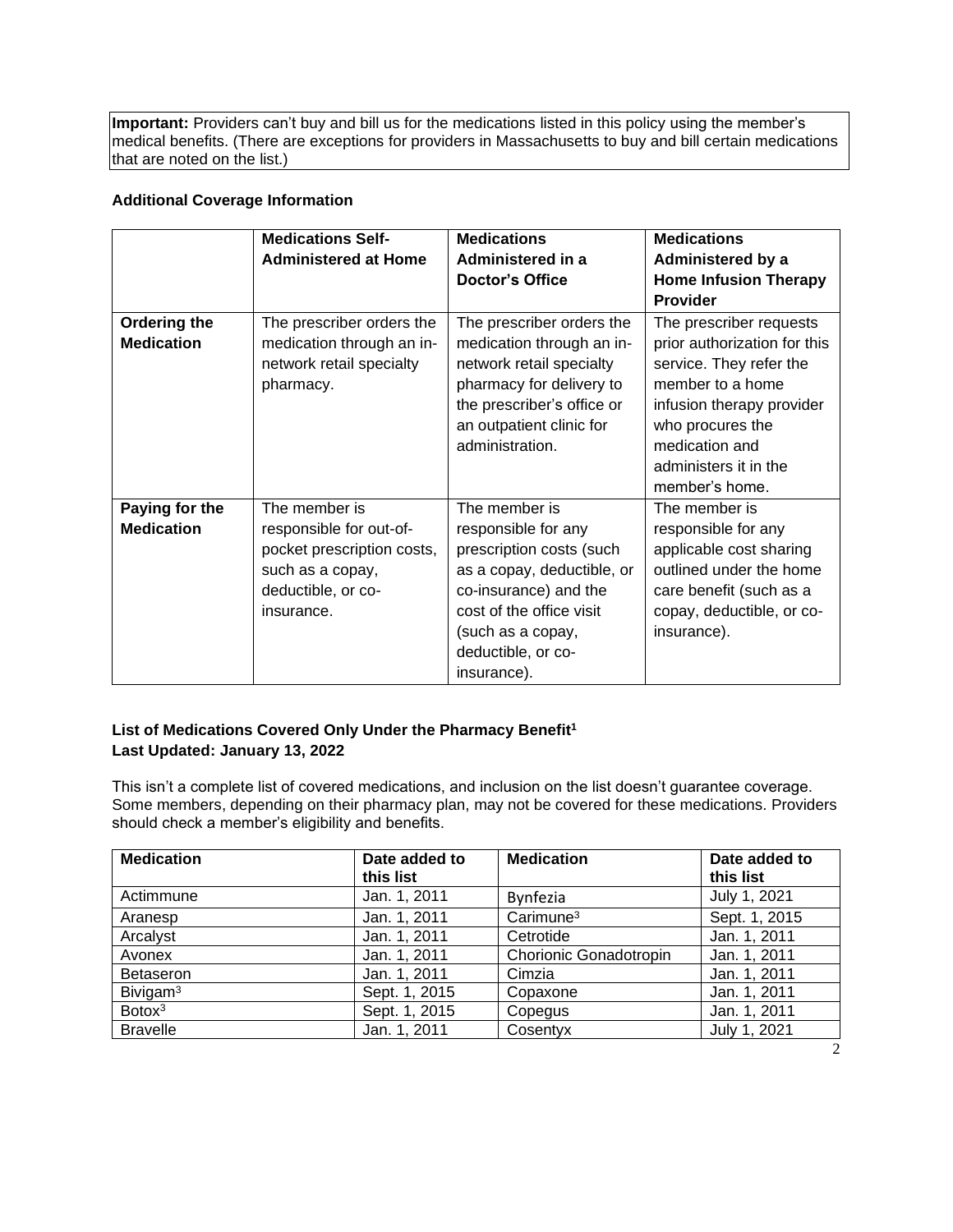| <b>Medication</b>             | Date added to | <b>Medication</b>                          | Date added to |
|-------------------------------|---------------|--------------------------------------------|---------------|
|                               | this list     |                                            | this list     |
| Dupixent                      | July 1, 2021  | Nordiflex                                  | Jan. 1, 2011  |
| Durolane                      | Mar 5, 2018   | Norditropin                                | Jan. 1, 2011  |
| Dysport <sup>3</sup>          | Sept. 1, 2015 | Nucala                                     | July 1, 2021  |
| Enbrel                        | Jan. 1, 2011  | Nutropin                                   | Jan. 1, 2011  |
| Enspryng                      | Sept. 1,2020  | Nutropin AQ                                | Jan. 1, 2011  |
| Epogen                        | Jan. 1, 2011  | Octaga $m3$                                | Sept. 1, 2015 |
| Euflexxa <sup>2</sup>         | Jan. 1, 2011  | Octreotide (not LAR)                       | Jan. 1, 2011  |
| Extavia                       | Jan. 1, 2011  | Omnitrope                                  | Jan. 1, 2011  |
| Fasenra                       | July 1, 2021  | Orfadin                                    | Jan. 1, 2011  |
| Flebogamma <sup>3</sup>       | Sept. 1, 2015 | Orthovisc <sup>2</sup>                     | Jan. 1, 2011  |
| Flebogamma Dif <sup>3</sup>   | Sept. 1, 2015 | Ovidrel                                    | Jan. 1, 2011  |
| Follistim AQ                  | Jan. 1, 2011  | Panglobulin <sup>3</sup>                   | Sept. 1, 2015 |
| Forteo                        | Jan. 1, 2011  | Panretin                                   | Jan. 1, 2011  |
| Fuzeon                        | Jan. 1, 2011  | Pegasys                                    | Jan. 1, 2011  |
| Gamastan SD <sup>3</sup>      | Sept. 1, 2015 | PegIntron                                  | Jan. 1, 2011  |
| Gammagard liquid <sup>3</sup> | Sept. 1, 2015 | PegIntron Redi Pen                         | Jan. 1, 2011  |
| Gammaplex <sup>3</sup>        | Sept. 1, 2015 | Pregnyl                                    | Jan. 1, 2011  |
| Gamunex <sup>3</sup>          | Sept. 1, 2015 | Privigen <sup>3</sup>                      | Sept. 1, 2015 |
| Gamunex-C <sup>3</sup>        | Sept. 1, 2015 | Procrit                                    | Jan. 1, 2011  |
| Gammaked <sup>3</sup>         | Sept. 1, 2015 | Prolia <sup>3</sup>                        | Sept. 1, 2015 |
| Ganirelix                     | Jan. 1, 2011  | Pulmozyme                                  | Jan. 1, 2011  |
| Gel-One <sup>2</sup>          | Jan. 1, 2011  | Rebetol                                    | Jan. 1, 2011  |
| Gel-Syn <sup>2</sup>          | Jan. 1, 2011  | Rebetron                                   | Jan. 1, 2011  |
| GelSyn-3 <sup>2</sup>         | July 1, 2021  | Rebif                                      | Jan. 1, 2011  |
| Genotropin                    | Jan. 1, 2011  | Remicade <sup>3</sup>                      | Sept. 1, 2015 |
| Genvisc                       | Jan. 1, 2011  | Repronex                                   | Jan. 1, 2011  |
| Glatiramer                    | Oct. 3,2017   | <b>RibaPak</b>                             | Jan. 1, 2011  |
| Glatopa                       | Apr. 16,2015  | Ribasphere                                 | Jan. 1, 2011  |
| Gonal F                       | Jan. 1, 2011  | Ribavirin                                  | Jan. 1, 2011  |
| Gonal F RFF                   | Jan. 1, 2011  | Saizen                                     | Jan. 1, 2011  |
| Hizentra <sup>3</sup>         | Sept. 1, 2015 | Sandostatin (not LAR)                      | Jan. 1, 2011  |
| Humatrope                     | Jan. 1, 2011  | Serostim                                   | Jan. 1, 2011  |
| Humira                        | Jan. 1, 2011  | Silig                                      | July 1, 2021  |
| HyQvia                        | Sept 12, 2014 | Simponi (does not include<br>Simponi Aria) | Jan. 1, 2011  |
| <b>Ilaris</b>                 | Jan. 1, 2011  | Skytrofa                                   | Oct 21, 2021  |
| Increlex                      | Jan. 1, 2011  | Somavert                                   | Jan. 1, 2011  |
| Infergen                      | Jan. 1, 2011  | Stelara (not IV form)                      | Jan. 1, 2011  |
| Kesimpta                      | Sept 1,2020   | Strensiq                                   | July 1, 2021  |
| Kevzara                       | July 1, 2021  | Supartz <sup>2</sup>                       | Jan. 1, 2011  |
| Kineret                       | Jan. 1, 2011  | Synvisc <sup>2</sup> (all forms)           | Jan. 1, 2011  |
| Leuprolide (non-Depot form)   | Jan. 1, 2011  | Tegsedi                                    | July 1, 2021  |
| Luveris                       | Jan. 1, 2011  | Teriparatide                               | Mar 1, 2020   |
| Menopur                       | Jan. 1, 2011  | Tev-Tropin                                 | Jan. 1, 2011  |
| Monovisc <sup>2</sup>         | July 1, 2021  | Tezspire                                   | Jan 13, 2022  |
| Myobloc <sup>3</sup>          | Sept. 1, 2015 | <b>TOBI</b>                                | Jan. 1, 2011  |
|                               |               |                                            |               |